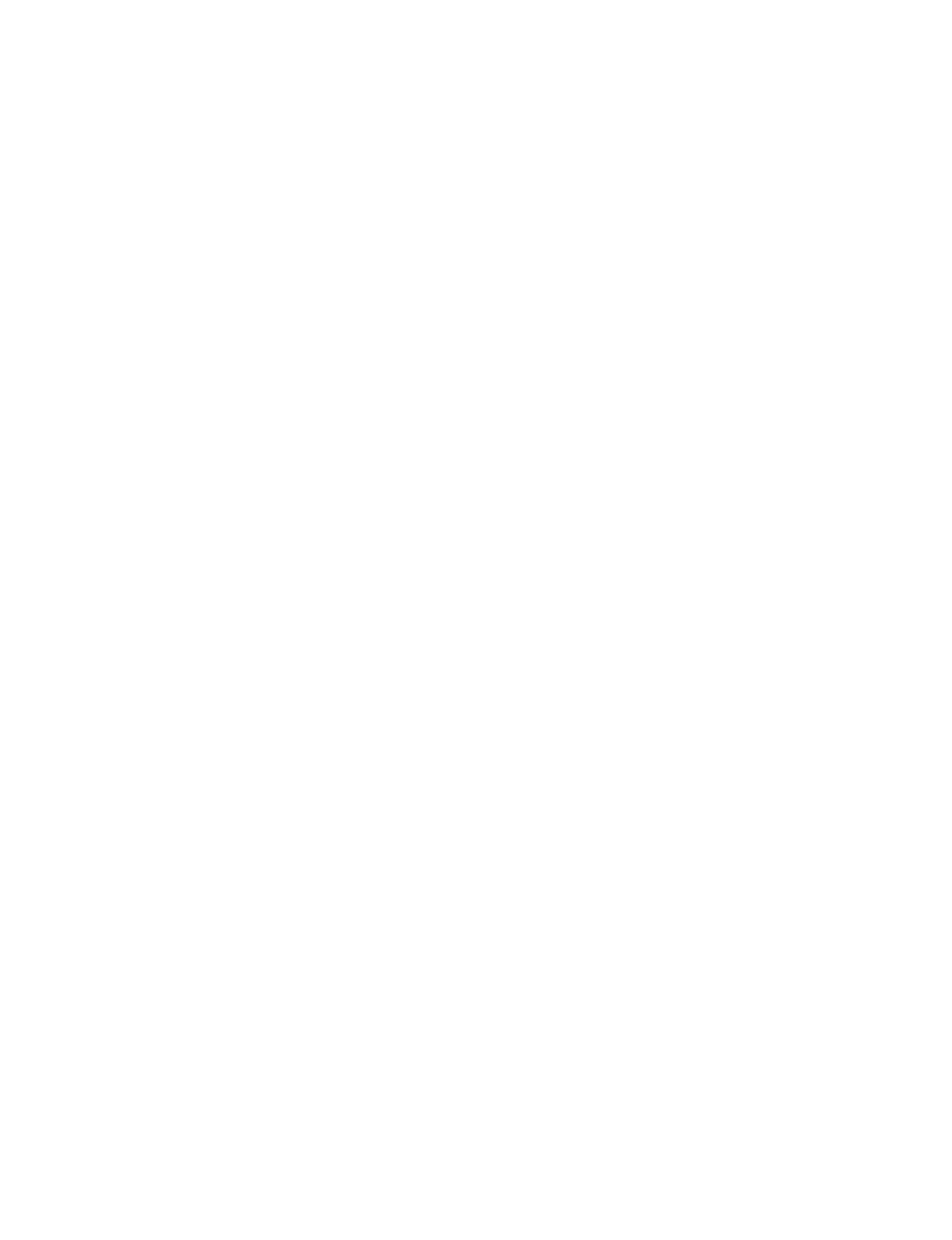# HUMAN HEALTH AND ITS MAINTENANCE WITH THE AID OF MEDICINAL PLANTS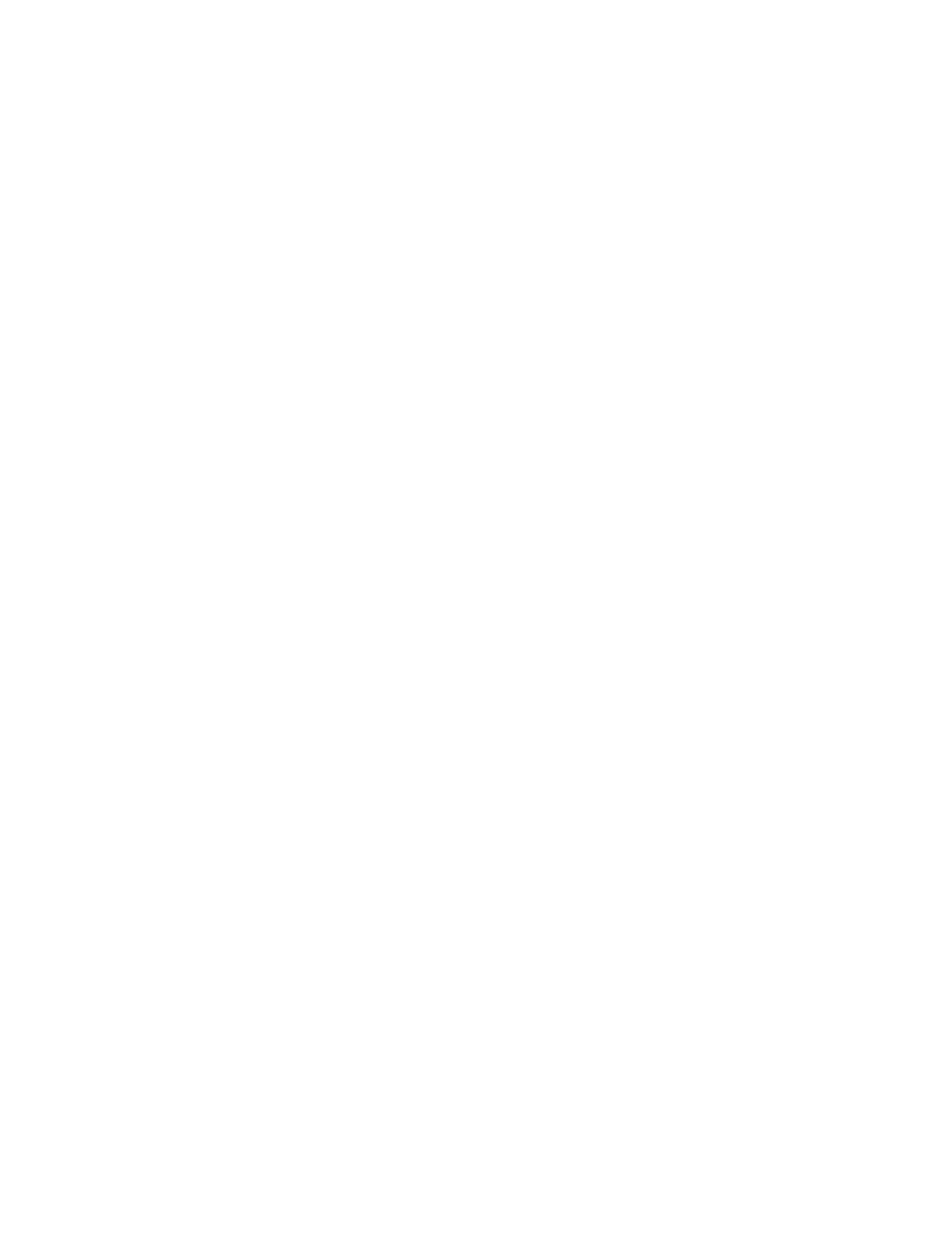# HUMAN HEALTH AND ITS MAINTENANCE WITH THE AID OF MEDICINAL PLANTS

*Julian Barker*

*Fellow of the Linnean Society of London Fellow of the National Institute of Medical Herbalists Member of the College of Practitioners of Phytotherapy*

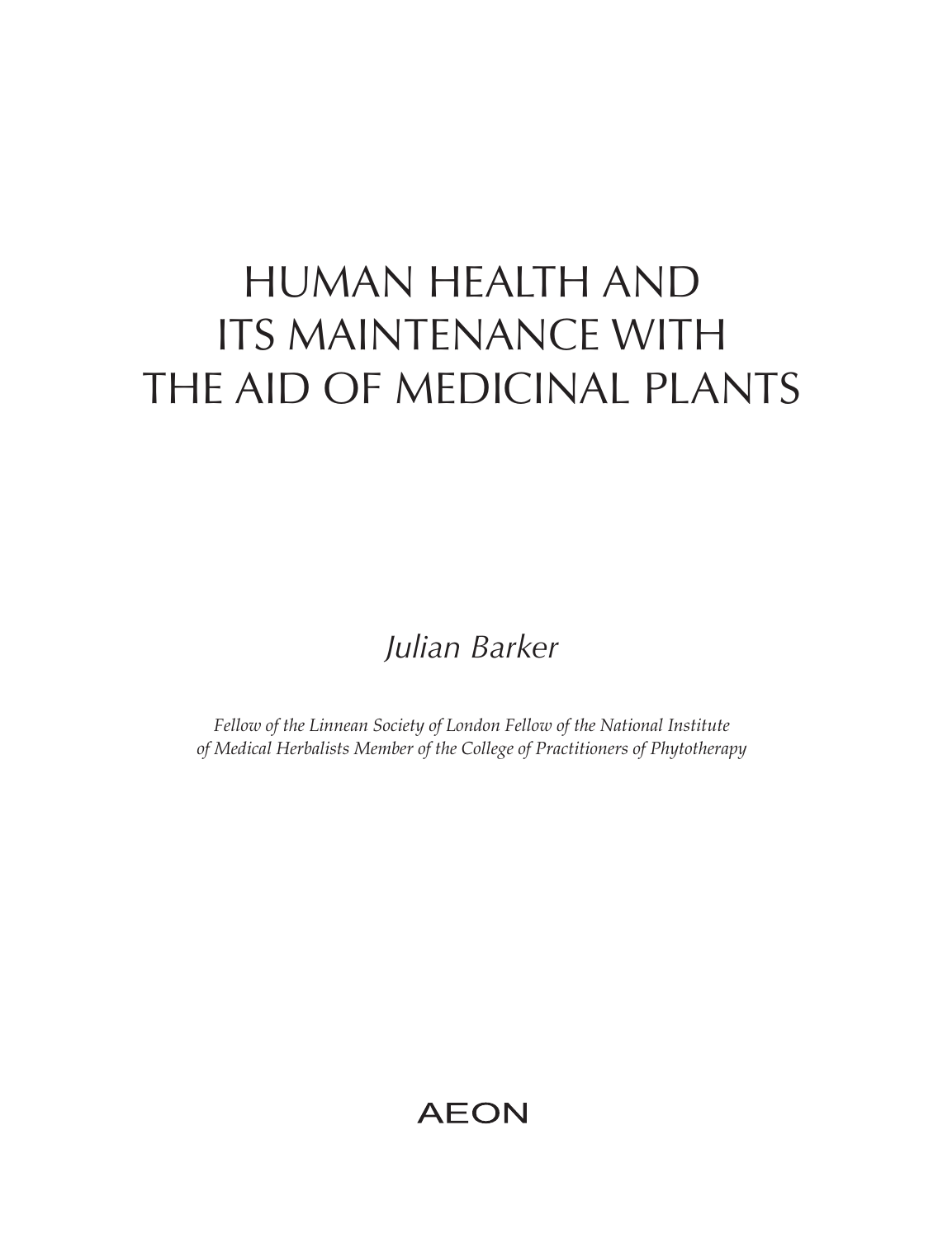First published in 2020 by Aeon Books PO Box 76401 London W5 9RG

Copyright © 2020 by Julian Barker

The right of Julian Barker to be identified as the author of this work has been asserted in accordance with §§ 77 and 78 of the Copyright Design and Patents Act 1988.

All rights reserved. No part of this publication may be reproduced, stored in a retrieval system, or transmitted, in any form or by any means, electronic, mechanical, photocopying, recording, or otherwise, without the prior written permission of the publisher.

British Library Cataloguing in Publication Data

A C.I.P. for this book is available from the British Library

ISBN-13: 978-1-91280-760-4

Typeset by Medlar Publishing Solutions Pvt Ltd, India Printed in Great Britain

www.aeonbooks.co.uk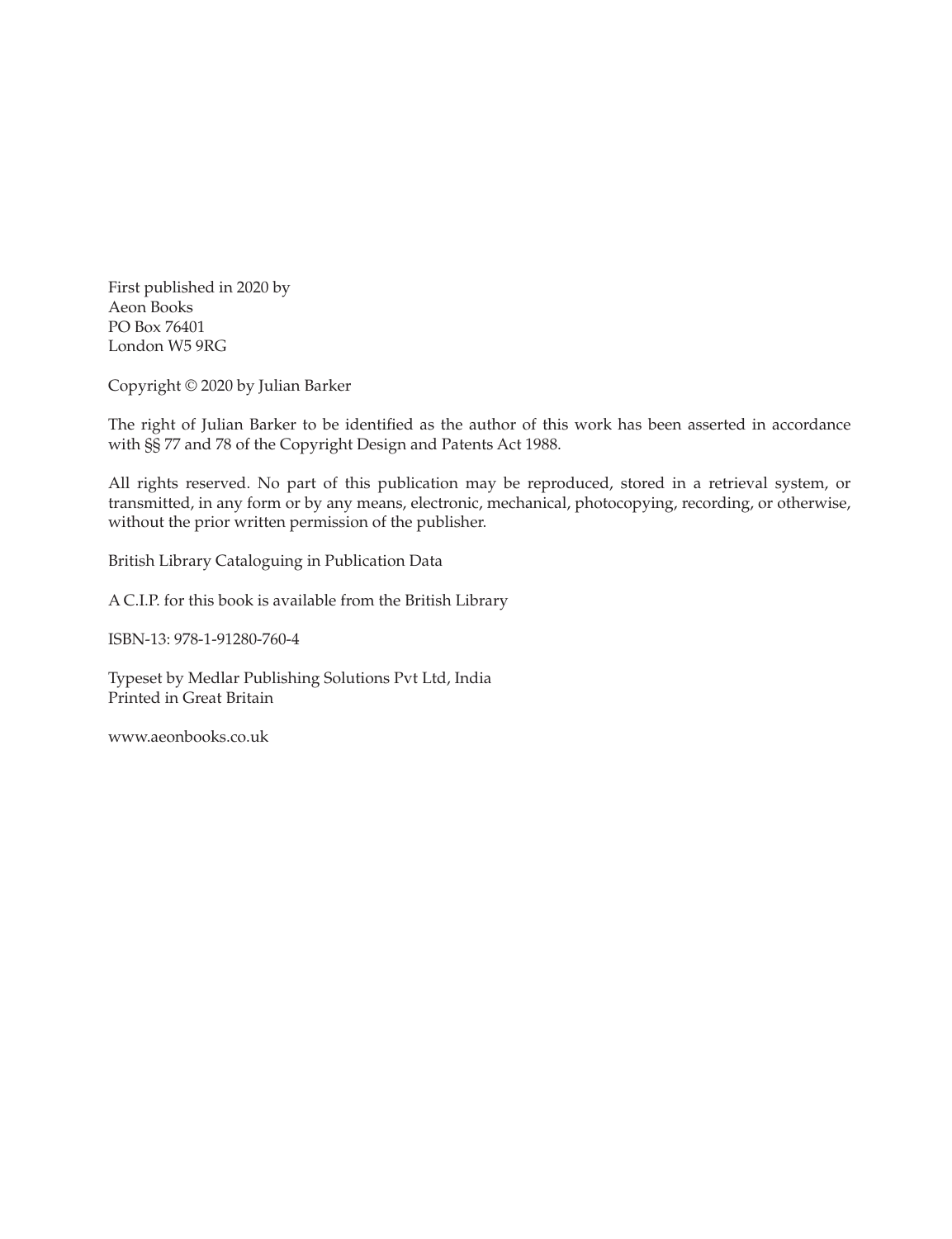*The primary responsibility of the practitioner is to the health of the patient, and not to the furtherance of herbal medicine, to humanity not to ideology. In gratitude to them I dedicate this work to my patients without whom it could not have existed. And also to my friend and mentor Dr Jean-Claude Lapraz but for whom my own trajectory would have taken a very different course.*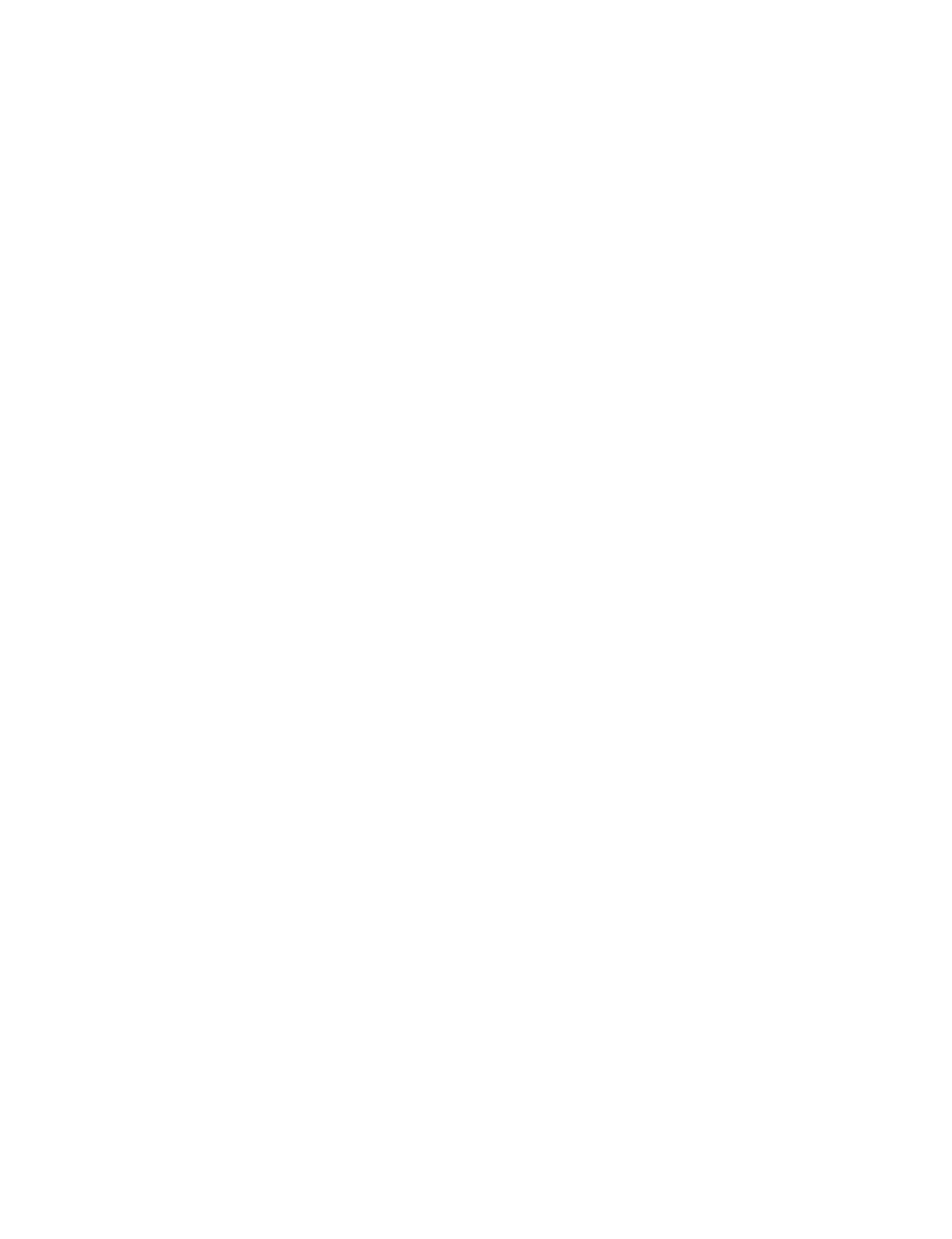# *CONTENTS*

|  |  | . |
|--|--|---|
|  |  |   |

#### PART ONE: POISE

| The scope and purpose of the model $\dots \dots \dots \dots \dots \dots \dots \dots \dots \dots \dots \dots \dots \dots \dots$ |
|--------------------------------------------------------------------------------------------------------------------------------|
|                                                                                                                                |
|                                                                                                                                |
| SECTION TWO: AXIOMS, THEOREMS AND IDEOLOGY 11                                                                                  |
|                                                                                                                                |
|                                                                                                                                |
|                                                                                                                                |
|                                                                                                                                |
|                                                                                                                                |
|                                                                                                                                |
|                                                                                                                                |
|                                                                                                                                |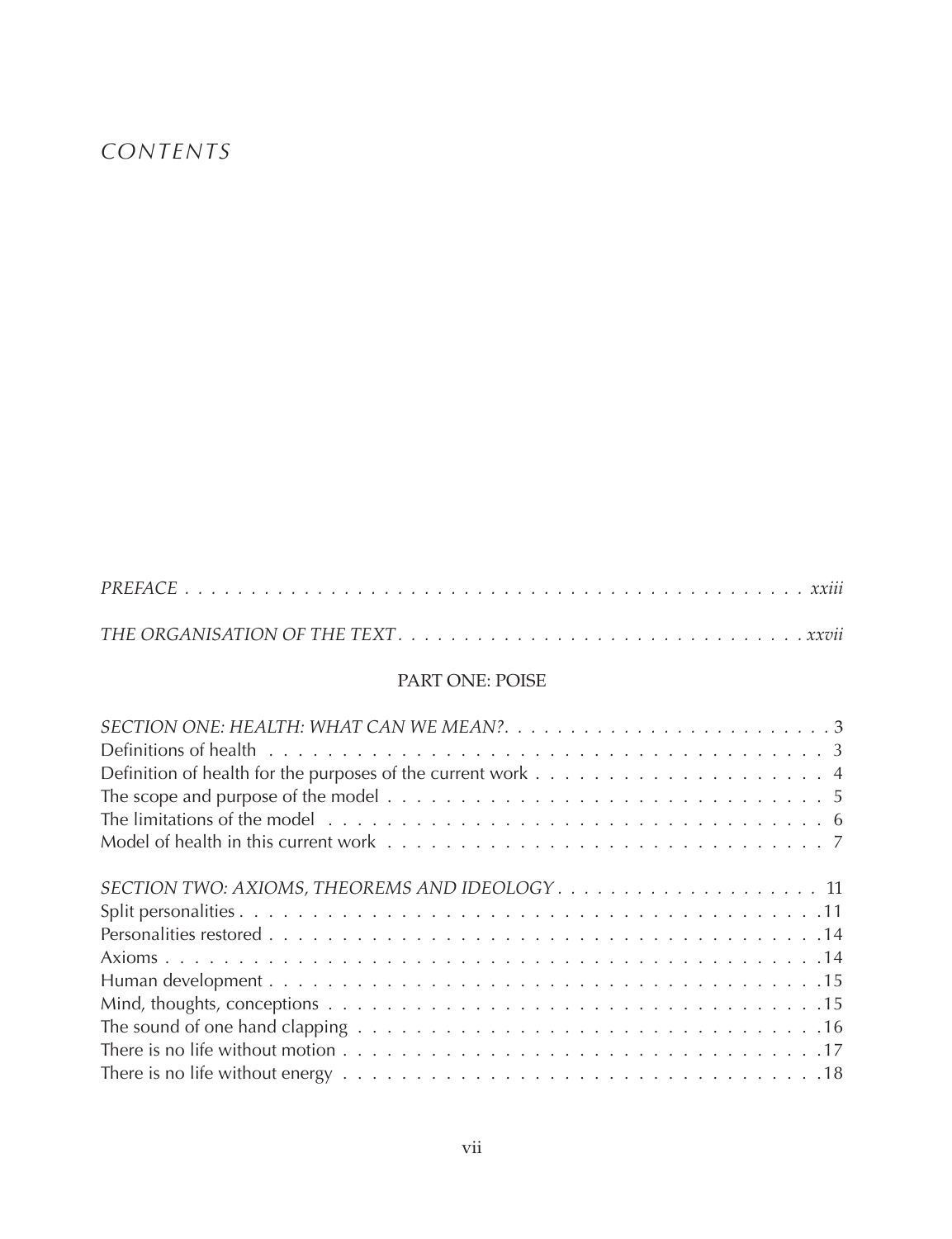#### viii CONTENTS

| SECTION THREE: THE BIOLOGICAL BASIS OF THE ADAPTIVE RESPONSE 21                                                                     |
|-------------------------------------------------------------------------------------------------------------------------------------|
|                                                                                                                                     |
|                                                                                                                                     |
|                                                                                                                                     |
|                                                                                                                                     |
|                                                                                                                                     |
|                                                                                                                                     |
| 5/5: The distribution of energy (maintenance of a ratio between                                                                     |
|                                                                                                                                     |
| Recapitulation of Section 3-The biological basis of the adaptive response 35                                                        |
|                                                                                                                                     |
| The constant cycle of accumulation and discharge $\ldots \ldots \ldots \ldots \ldots \ldots \ldots \ldots \ldots 41$                |
|                                                                                                                                     |
|                                                                                                                                     |
|                                                                                                                                     |
|                                                                                                                                     |
| SECTION FOUR: POISE AS AN ECOLOGICAL APPROACH TO HEALTH. 45                                                                         |
|                                                                                                                                     |
|                                                                                                                                     |
|                                                                                                                                     |
|                                                                                                                                     |
|                                                                                                                                     |
|                                                                                                                                     |
|                                                                                                                                     |
|                                                                                                                                     |
|                                                                                                                                     |
|                                                                                                                                     |
|                                                                                                                                     |
|                                                                                                                                     |
|                                                                                                                                     |
|                                                                                                                                     |
|                                                                                                                                     |
|                                                                                                                                     |
|                                                                                                                                     |
| The necessity for a concept of terrain $\ldots \ldots \ldots \ldots \ldots \ldots \ldots \ldots \ldots \ldots \ldots \ldots \ldots$ |
|                                                                                                                                     |
|                                                                                                                                     |
|                                                                                                                                     |
|                                                                                                                                     |
|                                                                                                                                     |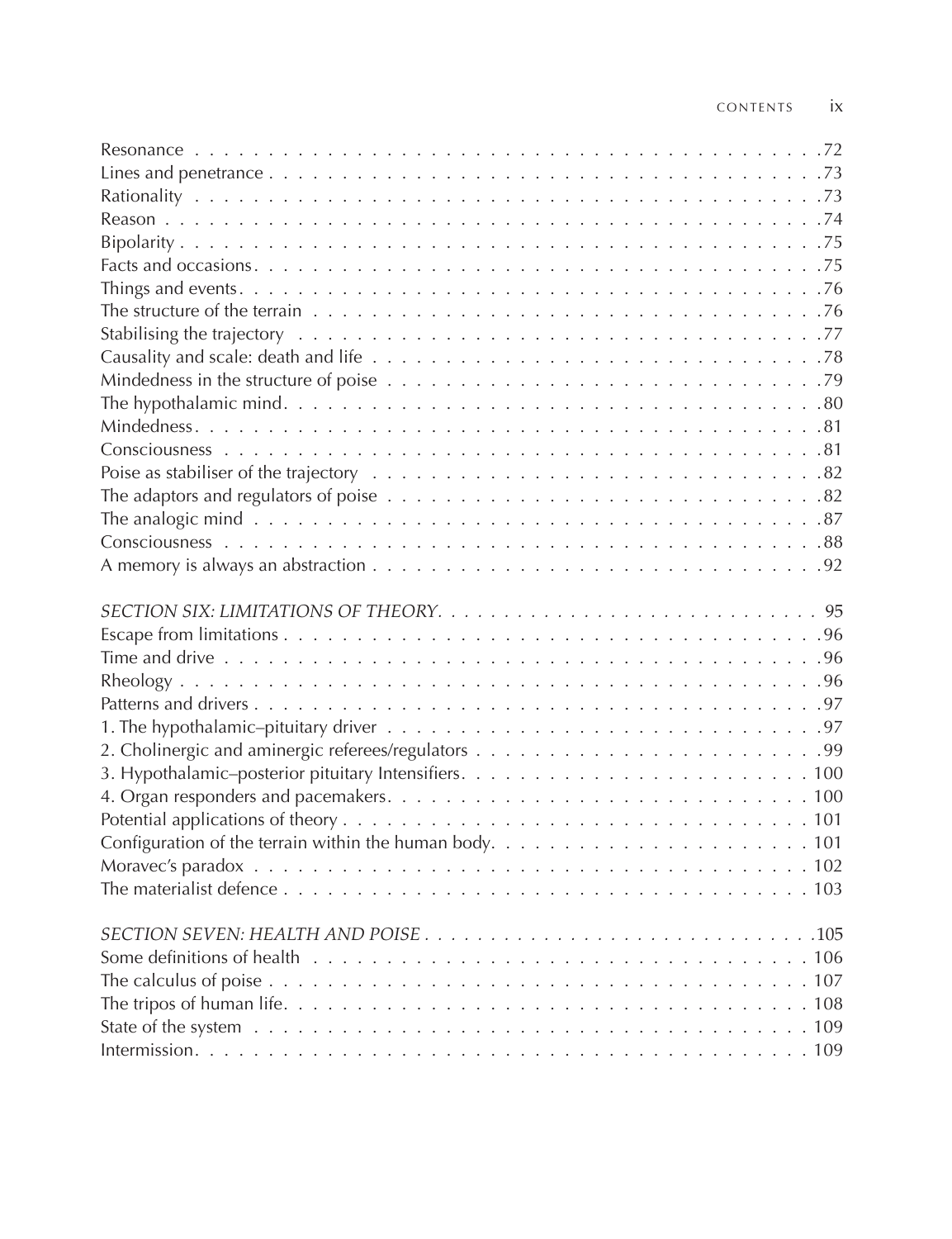#### x CONTENTS

| PART TWO: PEOPLE: WITHIN AND WITHOUT THE CLINIC                                                                                |
|--------------------------------------------------------------------------------------------------------------------------------|
|                                                                                                                                |
|                                                                                                                                |
|                                                                                                                                |
|                                                                                                                                |
|                                                                                                                                |
|                                                                                                                                |
| SECTION NINE: THE CONSULTATION IN SOCIAL CONTEXT. 125                                                                          |
| The setting the speech the style the point the outcome $\dots \dots \dots \dots \dots \dots \dots \dots \dots \dots \dots 125$ |
|                                                                                                                                |
|                                                                                                                                |
|                                                                                                                                |
|                                                                                                                                |
|                                                                                                                                |
|                                                                                                                                |
|                                                                                                                                |
|                                                                                                                                |
|                                                                                                                                |
|                                                                                                                                |
|                                                                                                                                |
|                                                                                                                                |
|                                                                                                                                |
|                                                                                                                                |
|                                                                                                                                |
| The functions of a physician $\ldots \ldots \ldots \ldots \ldots \ldots \ldots \ldots \ldots \ldots \ldots \ldots \ldots 137$  |
|                                                                                                                                |
|                                                                                                                                |
|                                                                                                                                |
|                                                                                                                                |
|                                                                                                                                |
|                                                                                                                                |
|                                                                                                                                |
|                                                                                                                                |
|                                                                                                                                |
|                                                                                                                                |
|                                                                                                                                |
|                                                                                                                                |
|                                                                                                                                |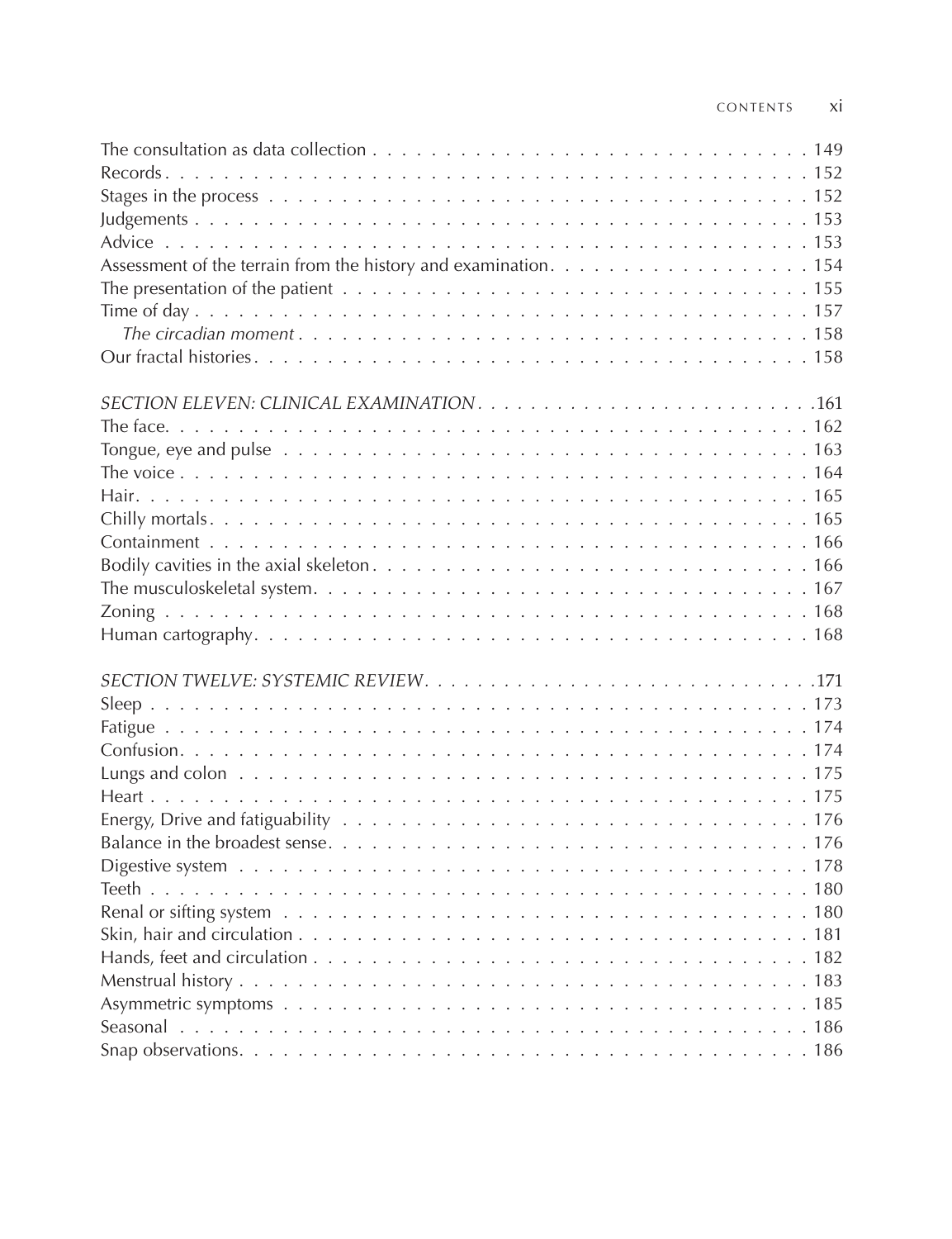xii CONTENTS

## *APPENDIX TO SECTIONS TEN, ELEVEN AND TWELVE:*

| Sheet 1. General recommendations towards helpful dietary habits 190                                                       |
|---------------------------------------------------------------------------------------------------------------------------|
| Sheet 2. Special recommendations towards reducing the provocation of <i>insulin</i>                                       |
|                                                                                                                           |
|                                                                                                                           |
|                                                                                                                           |
|                                                                                                                           |
|                                                                                                                           |
|                                                                                                                           |
|                                                                                                                           |
|                                                                                                                           |
| Integrality: comparing and contrasting $\ldots \ldots \ldots \ldots \ldots \ldots \ldots \ldots \ldots \ldots \ldots 211$ |
|                                                                                                                           |
|                                                                                                                           |
|                                                                                                                           |
|                                                                                                                           |
|                                                                                                                           |
|                                                                                                                           |
|                                                                                                                           |
|                                                                                                                           |
|                                                                                                                           |
|                                                                                                                           |
|                                                                                                                           |
|                                                                                                                           |
|                                                                                                                           |
| The alternation between sleeping and feeding $\ldots \ldots \ldots \ldots \ldots \ldots \ldots \ldots \ldots 233$         |
|                                                                                                                           |
|                                                                                                                           |
|                                                                                                                           |
|                                                                                                                           |
|                                                                                                                           |
|                                                                                                                           |
|                                                                                                                           |
|                                                                                                                           |
|                                                                                                                           |
|                                                                                                                           |
|                                                                                                                           |
|                                                                                                                           |
|                                                                                                                           |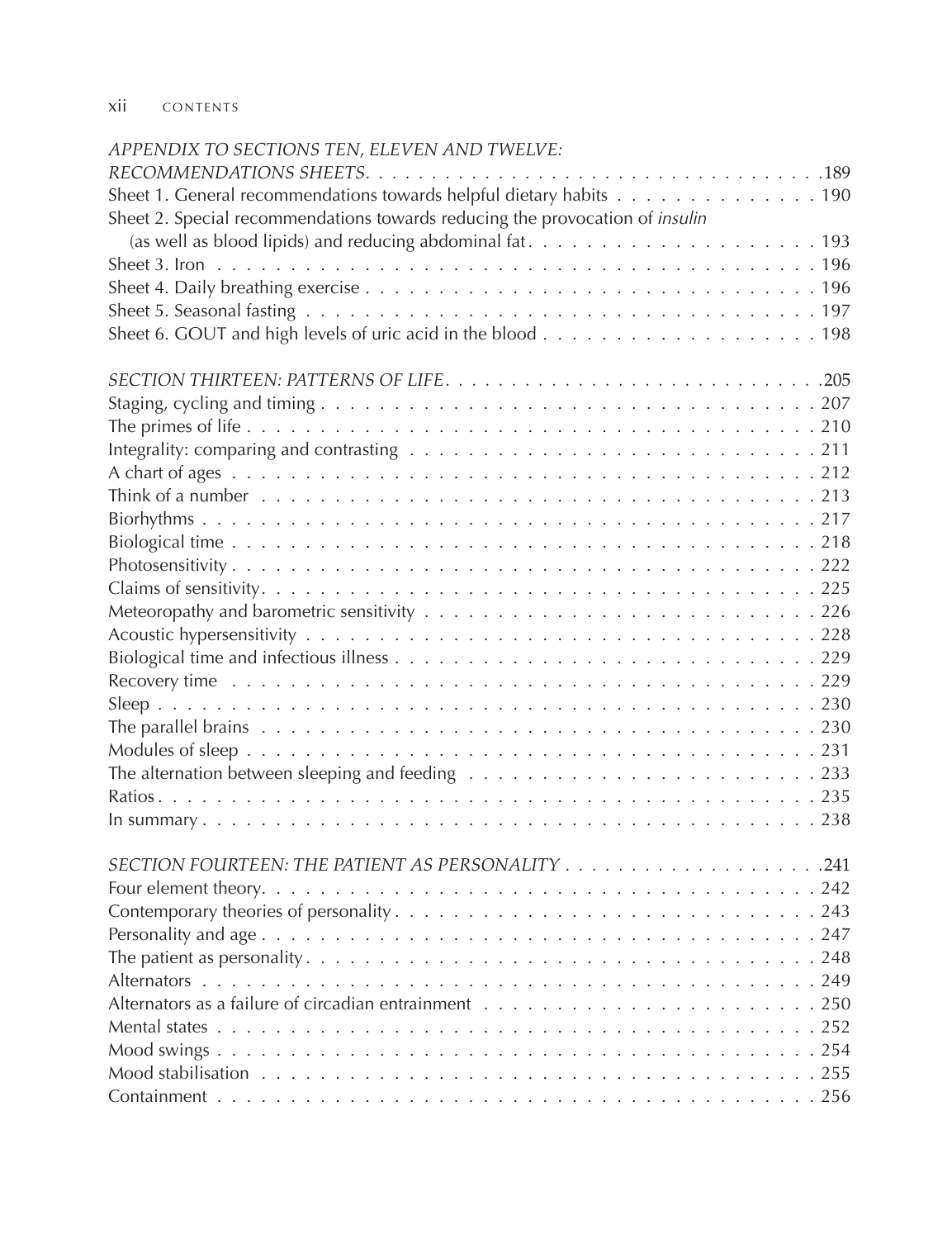| Promiscuity and paradoxical loyalty as a response to separation anxiety 258                                                                                                                                                    |
|--------------------------------------------------------------------------------------------------------------------------------------------------------------------------------------------------------------------------------|
|                                                                                                                                                                                                                                |
|                                                                                                                                                                                                                                |
|                                                                                                                                                                                                                                |
|                                                                                                                                                                                                                                |
|                                                                                                                                                                                                                                |
|                                                                                                                                                                                                                                |
|                                                                                                                                                                                                                                |
|                                                                                                                                                                                                                                |
|                                                                                                                                                                                                                                |
|                                                                                                                                                                                                                                |
|                                                                                                                                                                                                                                |
|                                                                                                                                                                                                                                |
|                                                                                                                                                                                                                                |
|                                                                                                                                                                                                                                |
|                                                                                                                                                                                                                                |
|                                                                                                                                                                                                                                |
|                                                                                                                                                                                                                                |
|                                                                                                                                                                                                                                |
|                                                                                                                                                                                                                                |
|                                                                                                                                                                                                                                |
|                                                                                                                                                                                                                                |
|                                                                                                                                                                                                                                |
|                                                                                                                                                                                                                                |
|                                                                                                                                                                                                                                |
| SECTION FIFTEEN: THE CLINICAL ARENA: SPACE AND TIME. 279                                                                                                                                                                       |
|                                                                                                                                                                                                                                |
|                                                                                                                                                                                                                                |
| Holding the space enterpreteration of the space of the space of the space of the space of the space of the space of the space of the space of the space of the space of the space of the space of the space of the space of th |
|                                                                                                                                                                                                                                |
|                                                                                                                                                                                                                                |
|                                                                                                                                                                                                                                |
|                                                                                                                                                                                                                                |
| The Ailment: What does the patient wish for? Where exactly is the problem? 284                                                                                                                                                 |
|                                                                                                                                                                                                                                |
|                                                                                                                                                                                                                                |
|                                                                                                                                                                                                                                |
| SECTION SIXTEEN: THE PRACTITIONER OF MEDICINE 289                                                                                                                                                                              |
| Empathy and the dressing-up box $\ldots \ldots \ldots \ldots \ldots \ldots \ldots \ldots \ldots \ldots \ldots 289$                                                                                                             |
|                                                                                                                                                                                                                                |
|                                                                                                                                                                                                                                |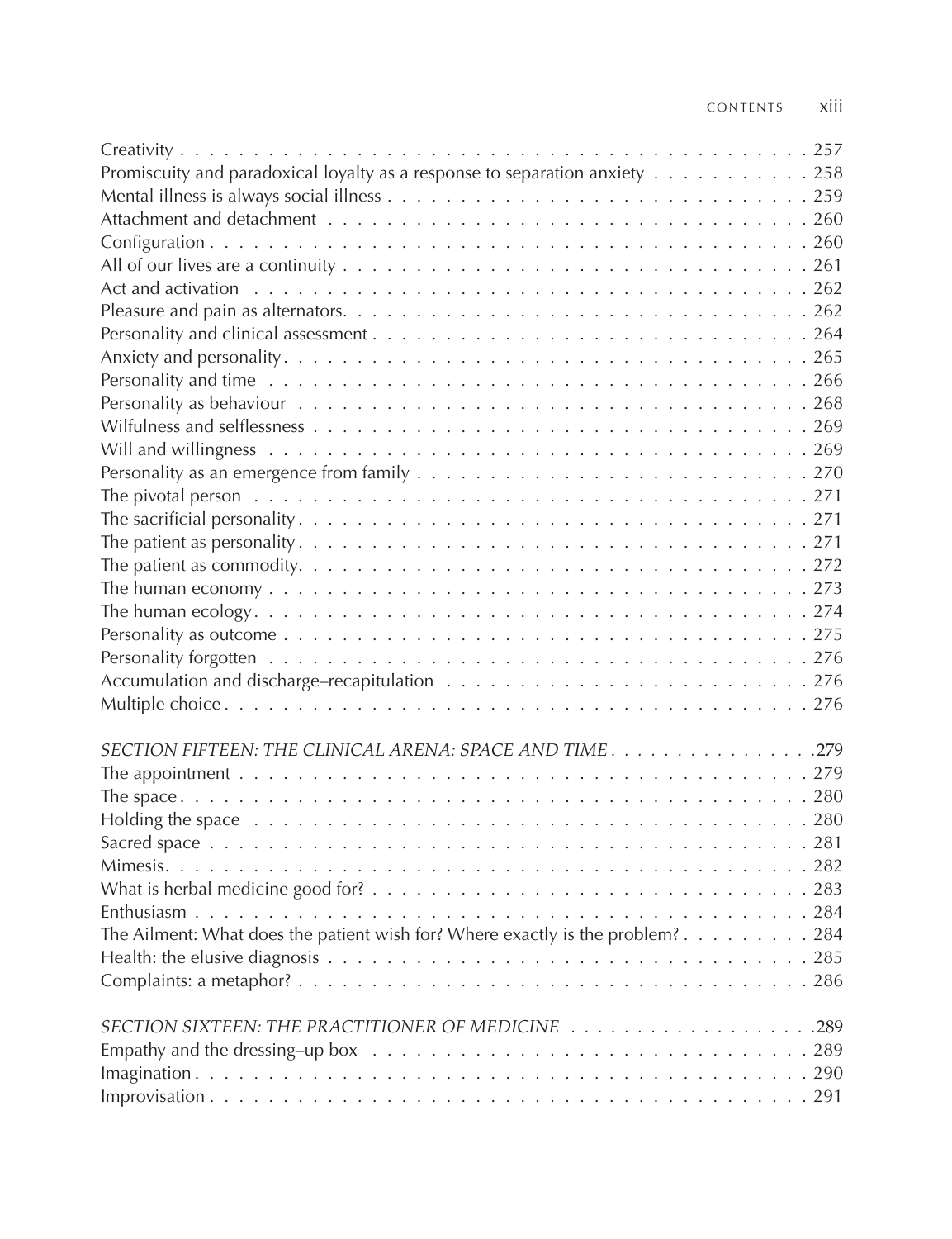#### xiv CONTENTS

| He who pays the piper calls the tune $\ldots \ldots \ldots \ldots \ldots \ldots \ldots \ldots \ldots \ldots \ldots 323$      |
|------------------------------------------------------------------------------------------------------------------------------|
|                                                                                                                              |
|                                                                                                                              |
|                                                                                                                              |
|                                                                                                                              |
|                                                                                                                              |
|                                                                                                                              |
|                                                                                                                              |
|                                                                                                                              |
|                                                                                                                              |
|                                                                                                                              |
|                                                                                                                              |
|                                                                                                                              |
| Fibonacci number series and spatial and temporal relationships $\dots \dots \dots \dots \dots \dots$ 337                     |
|                                                                                                                              |
|                                                                                                                              |
|                                                                                                                              |
|                                                                                                                              |
| Opening and closing the fan $\ldots \ldots \ldots \ldots \ldots \ldots \ldots \ldots \ldots \ldots \ldots \ldots \ldots 340$ |
|                                                                                                                              |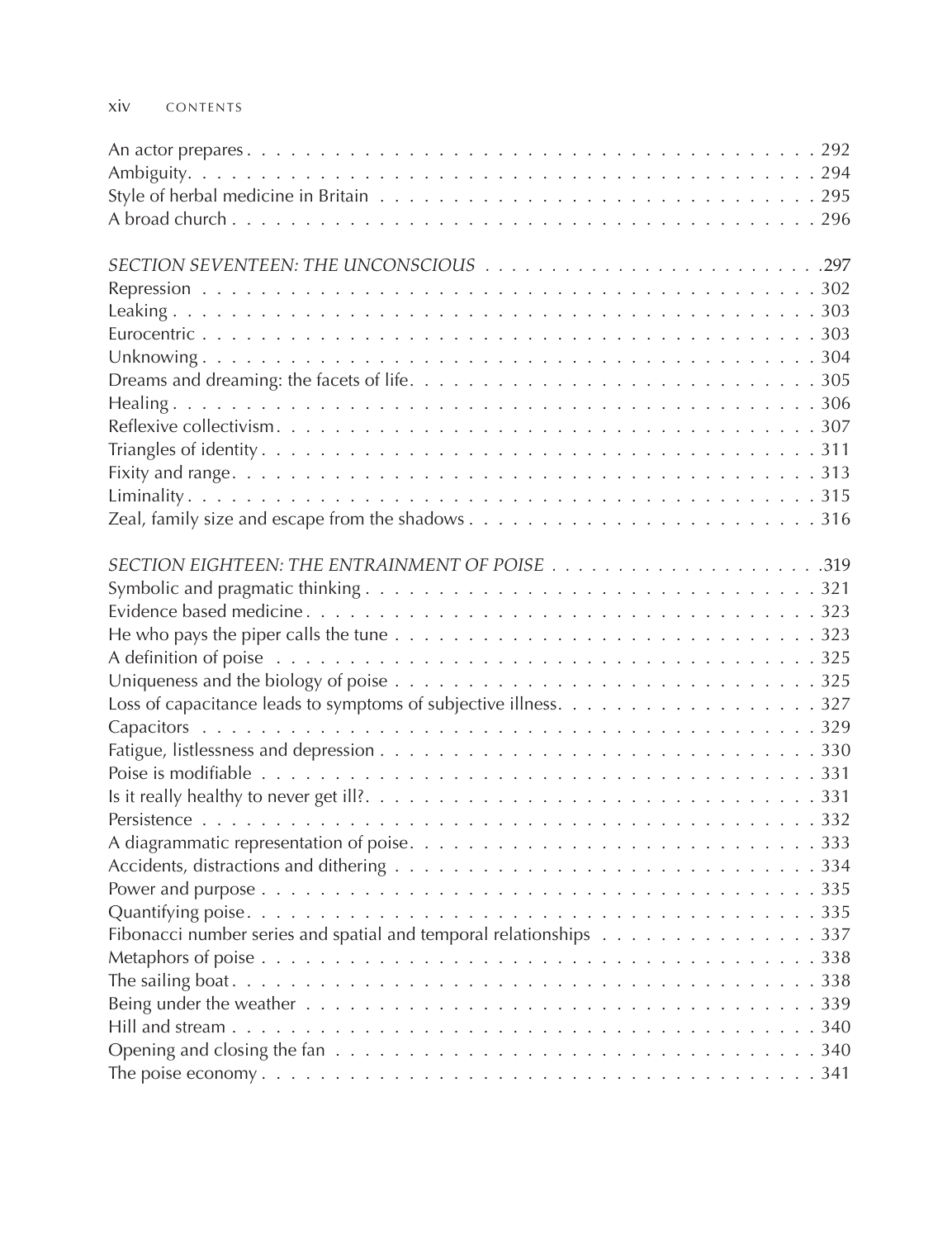| CONTENTS | XV |
|----------|----|
|          |    |

| The therapeutic enhancement of poise $\ldots \ldots \ldots \ldots \ldots \ldots \ldots \ldots \ldots \ldots \ldots 344$                                                                              |  |  |  |  |
|------------------------------------------------------------------------------------------------------------------------------------------------------------------------------------------------------|--|--|--|--|
| PART THREE: PLANTS                                                                                                                                                                                   |  |  |  |  |
|                                                                                                                                                                                                      |  |  |  |  |
| SECTION NINETEEN: MINDEDNESS IN PLANTS AND ANIMALS 351                                                                                                                                               |  |  |  |  |
| <b>Humoralism</b>                                                                                                                                                                                    |  |  |  |  |
|                                                                                                                                                                                                      |  |  |  |  |
|                                                                                                                                                                                                      |  |  |  |  |
|                                                                                                                                                                                                      |  |  |  |  |
|                                                                                                                                                                                                      |  |  |  |  |
|                                                                                                                                                                                                      |  |  |  |  |
|                                                                                                                                                                                                      |  |  |  |  |
|                                                                                                                                                                                                      |  |  |  |  |
|                                                                                                                                                                                                      |  |  |  |  |
|                                                                                                                                                                                                      |  |  |  |  |
|                                                                                                                                                                                                      |  |  |  |  |
|                                                                                                                                                                                                      |  |  |  |  |
|                                                                                                                                                                                                      |  |  |  |  |
|                                                                                                                                                                                                      |  |  |  |  |
| SECTION TWENTY: THE MULTI-MODAL HYPOTHESIS FOR THE ACTIONS<br>OF MEDICINAL PLANTS: SENSORY PRIMING AND STOCHASTIC RESONANCE 367<br>The multi-modal hypothesis for the action of medicinal plants 367 |  |  |  |  |
|                                                                                                                                                                                                      |  |  |  |  |
|                                                                                                                                                                                                      |  |  |  |  |
|                                                                                                                                                                                                      |  |  |  |  |
|                                                                                                                                                                                                      |  |  |  |  |
|                                                                                                                                                                                                      |  |  |  |  |
|                                                                                                                                                                                                      |  |  |  |  |
|                                                                                                                                                                                                      |  |  |  |  |
|                                                                                                                                                                                                      |  |  |  |  |
|                                                                                                                                                                                                      |  |  |  |  |
|                                                                                                                                                                                                      |  |  |  |  |
|                                                                                                                                                                                                      |  |  |  |  |
|                                                                                                                                                                                                      |  |  |  |  |
|                                                                                                                                                                                                      |  |  |  |  |
|                                                                                                                                                                                                      |  |  |  |  |
|                                                                                                                                                                                                      |  |  |  |  |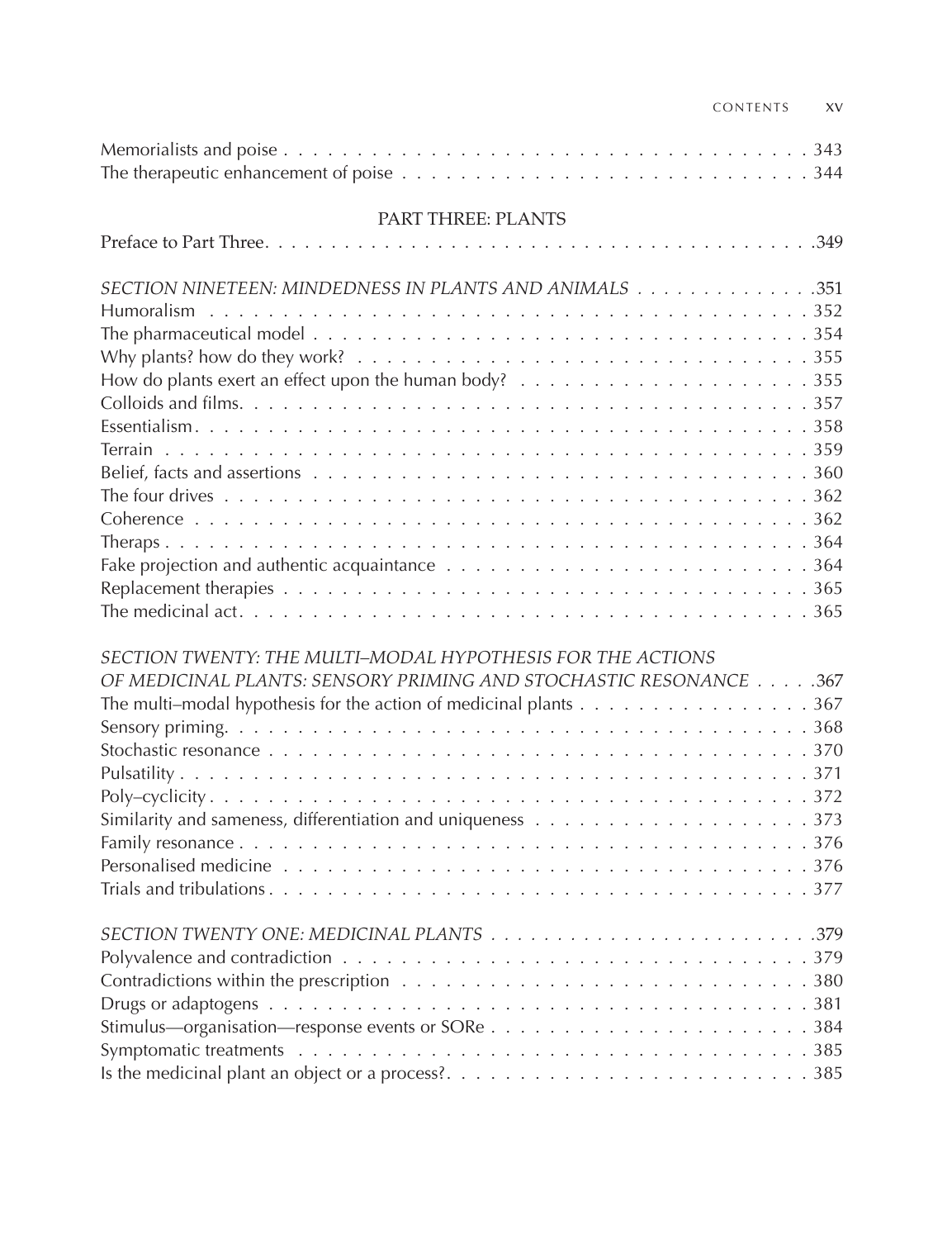#### xvi CONTENTS

| SECTION TWENTY TWO: MODES METHODS AND PARADIGMS OF TREATMENT 389                                                       |
|------------------------------------------------------------------------------------------------------------------------|
|                                                                                                                        |
|                                                                                                                        |
| Spasmophilia and the steps in the fall from poise $\ldots \ldots \ldots \ldots \ldots \ldots \ldots \ldots \ldots 391$ |
|                                                                                                                        |
|                                                                                                                        |
|                                                                                                                        |
|                                                                                                                        |
|                                                                                                                        |
|                                                                                                                        |
|                                                                                                                        |
|                                                                                                                        |
|                                                                                                                        |
| Treat the insomnias by managing circadian entrainment $\ldots \ldots \ldots \ldots \ldots \ldots \ldots \ldots 400$    |
| The parallel interlocked systems of homeostasis and circadian adaptation 401                                           |
| All along the digestive tract: the many presentations of dysfunction. 404                                              |
|                                                                                                                        |
|                                                                                                                        |
|                                                                                                                        |
|                                                                                                                        |
|                                                                                                                        |
|                                                                                                                        |
|                                                                                                                        |
|                                                                                                                        |
|                                                                                                                        |
|                                                                                                                        |
|                                                                                                                        |
|                                                                                                                        |
|                                                                                                                        |
|                                                                                                                        |
|                                                                                                                        |
|                                                                                                                        |
|                                                                                                                        |
|                                                                                                                        |
|                                                                                                                        |
| The treatment of pre-menstrual syndromes as well as low fecundity $\dots \dots \dots \dots \dots$                      |
|                                                                                                                        |
|                                                                                                                        |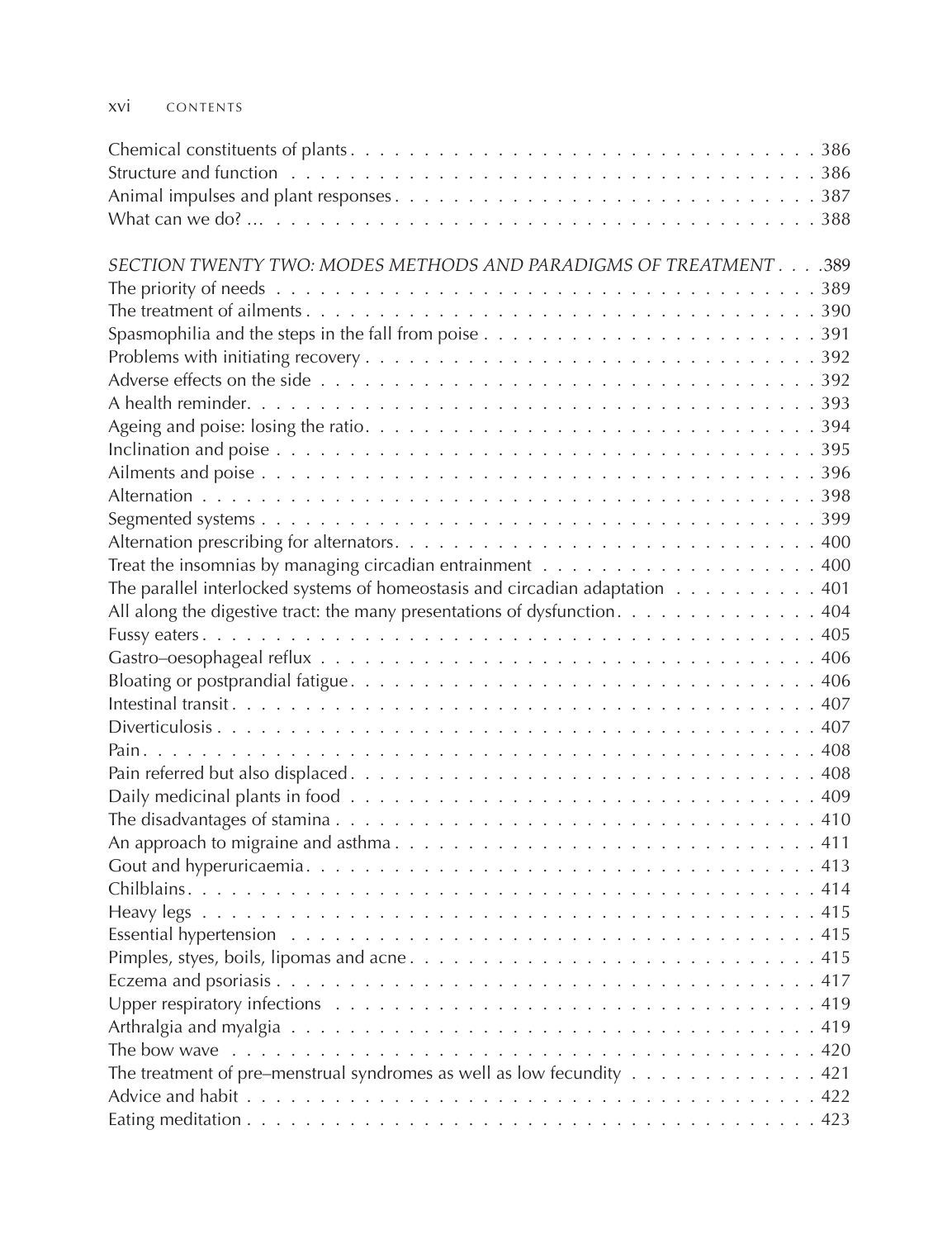| SECTION TWENTY THREE: PLANT TAXONOMY AND SYSTEMATICS 437                          |  |
|-----------------------------------------------------------------------------------|--|
|                                                                                   |  |
|                                                                                   |  |
|                                                                                   |  |
|                                                                                   |  |
|                                                                                   |  |
|                                                                                   |  |
|                                                                                   |  |
|                                                                                   |  |
|                                                                                   |  |
|                                                                                   |  |
|                                                                                   |  |
|                                                                                   |  |
|                                                                                   |  |
|                                                                                   |  |
| Principles of the taxonomy of the vascular plants in the twenty-first century 444 |  |
|                                                                                   |  |
| Arranged according to recent phylogenetic research (APG IV 2016) 447              |  |
|                                                                                   |  |
|                                                                                   |  |
|                                                                                   |  |
|                                                                                   |  |
|                                                                                   |  |
|                                                                                   |  |
|                                                                                   |  |
|                                                                                   |  |
|                                                                                   |  |
|                                                                                   |  |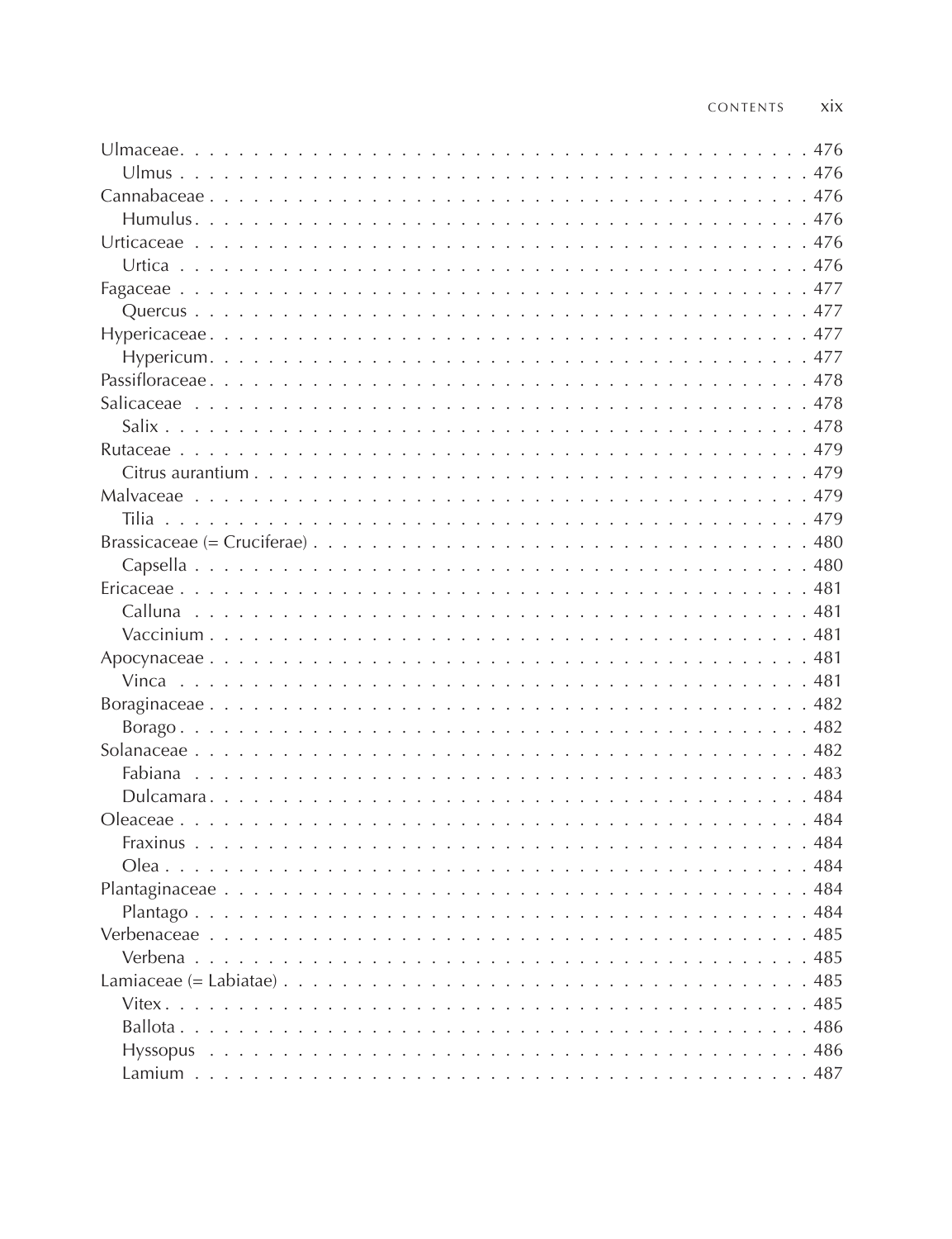| Schedule of the use of medicinal plants by neuroendocrine action $\dots \dots \dots \dots \dots \dots$            |  |
|-------------------------------------------------------------------------------------------------------------------|--|
| Table of plants with effects upon the Autonomic Nervous System 506                                                |  |
| Table of plants with reducing effects upon the Autonomic Nervous System 507                                       |  |
| Table of plants with effects upon the Hypothalamic-Pituitary Axes. 508                                            |  |
| Table of plants that either increase or reduce reactivity. $\ldots \ldots \ldots \ldots \ldots \ldots \ldots 510$ |  |
| Table of plants with effects upon the Blood Vessels and Coagulation 512                                           |  |
|                                                                                                                   |  |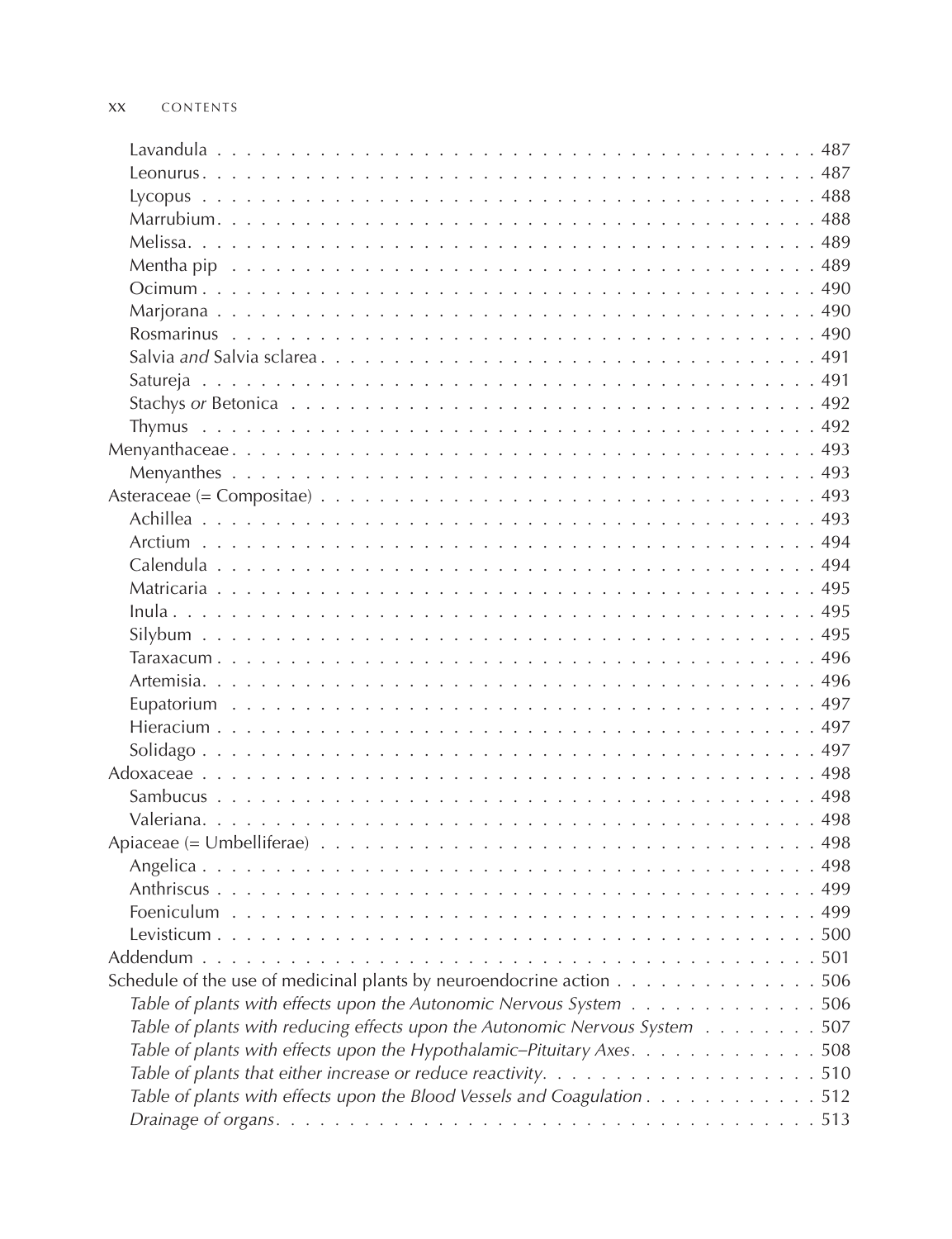| SUMMARY                                                                          |
|----------------------------------------------------------------------------------|
|                                                                                  |
|                                                                                  |
|                                                                                  |
|                                                                                  |
|                                                                                  |
| Bibliography for plant systematics, as well as general & field plant studies 535 |
| Phytotherapy, phytochemistry & traditional herbal medicine 536                   |
|                                                                                  |
|                                                                                  |
|                                                                                  |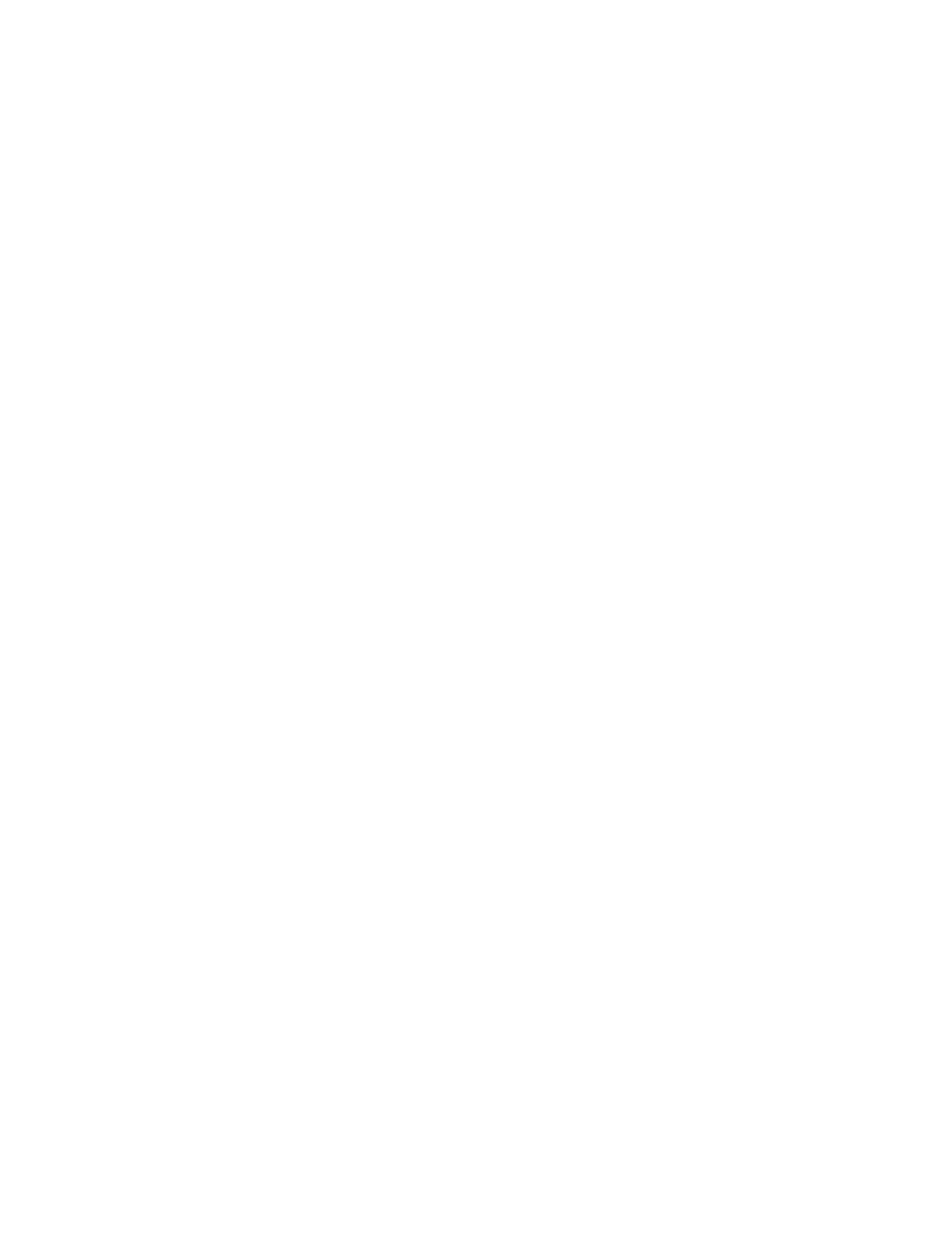#### *PREFACE*

The approximation of indolent contemplatives who invent from their own minds<br>trather than conduct experiments. I am of course grateful to those industrious teams who<br>have provided us all with the findings of modern physiol rather than conduct experiments. I am of course grateful to those industrious teams who have provided us all with the findings of modern physiology without which the book would have no substance. Let us hope that helpful truths derive from a collaboration between thinkers and doers.

As for the latter, I would cite the flawed example of Galen who was a great experimenter yet drew erroneous conclusions from those experiments. Had he been more collaborative and less pontifical (and had the achromatic lens been invented before his time), he might not have been led nor led the world into such misguided notions, but he generated followers, not testers. Yet is experience not a test in itself? There is another caveat to experimentation as opposed to experience. The scientific method is poorly adapted to discover and reproduce truths in complex systems whose component parts are meaningless except in association. I am not hostile to RCT's and do not wish to wriggle away from those findings that dispute my own bias, but their history seems to show that they can only prove efficacy; they cannot ever prove ultimate safety nor prove lack of efficacy with more than approximate effect. By the same token, we can never know for certain the safety of using plant medicines in the long term except from the obvious and well-known cases of plants like the opium poppy with effects very like the drug that is made from it.

Although not an experiment in the scientific sense, clinical experience inevitably tests the hypotheses upon which prescription of medicinal plants is made. The words experiment and experience in other languages are interchangeable; in French, for instance, "experienced" translates as "*experimenté(e)*". While this book may not be scientific in its methodology, I hope that it fits with common sense experience, does not pander to its bias, and will correlate well with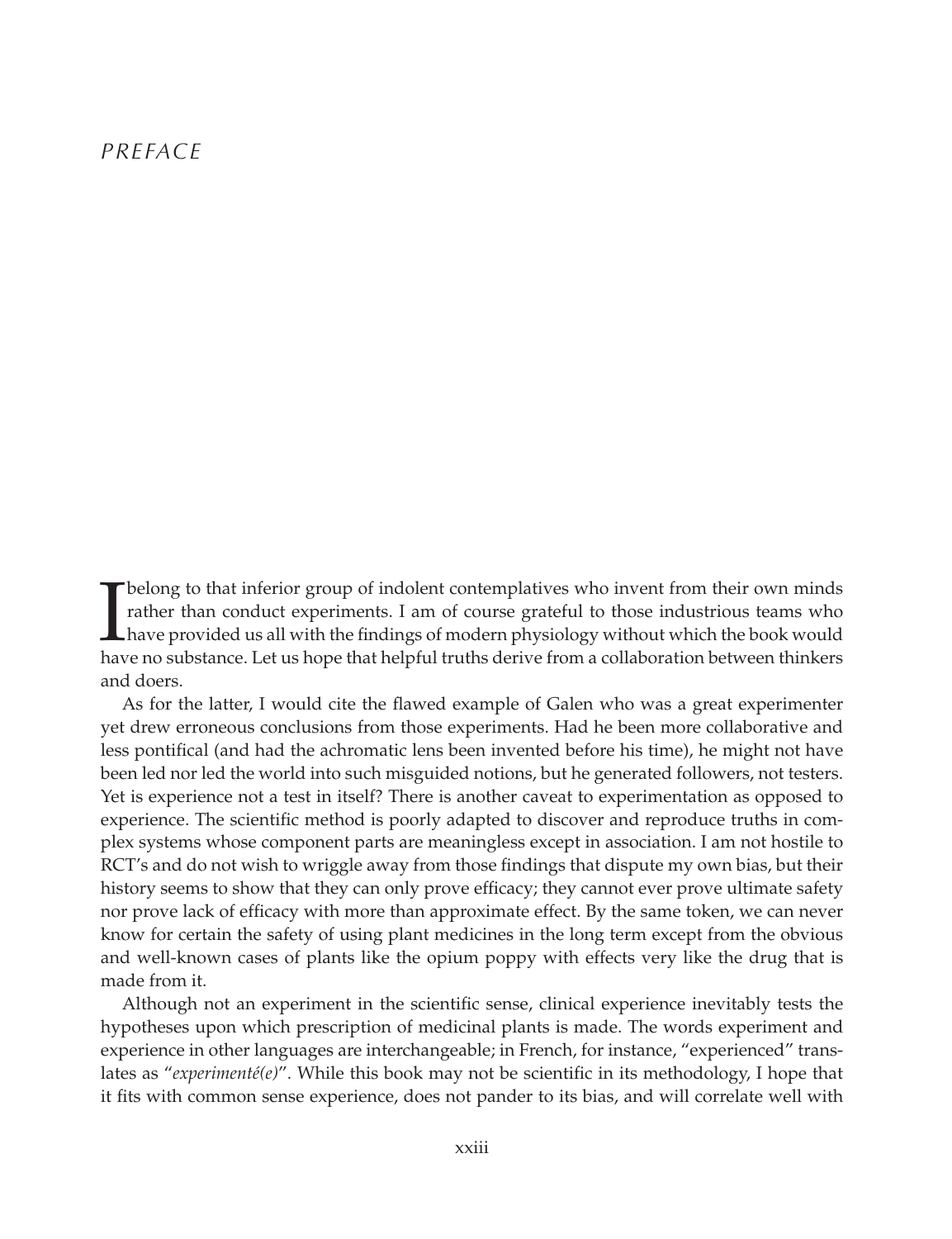the findings of current science, yet remain plastic enough to be modifiable by future research. I think of myself as an anthropologist whose fieldwork was conducted in the consulting room. In my dreams, I hope the book will be useful to those who have an interest in medicinal plants and to those who prescribe them. In my nightmares, yet another tedious layer has been added to the speculative nonsense that litters the history of medicine.

In case my love of speculation appears both wanton and complacent, I should acknowledge that without the staining techniques pioneered by Camillo Golgi and the painstaking experimental genius of Santiago Ramón y Cajal, the modern science of neurology on which this book is largely predicated would not have proceeded so creatively. Nonetheless, Ramón y Cajal acknowledged leaps of intuition as did the Austrian physiologist Oscar Loewi whose experiments first identified acetylcholine: "We should sometimes trust a sudden intuition without too much scepticism. If carefully considered in the daytime, I would undoubtedly have rejected the kind of experiment I performed." Compared with the fastidious dedication shown by these physiologists, questionnaire-based experiments conducted by psychologists seem to qualify only figuratively as belonging with the scientific method. Studies that frame a question on feelings (as if these do not change by the day or the hour) as a set of little more than emoticons would seem to bypass the subtle profundities of literature and usurp literary criticism. They offer always a simple choice that excludes context. The question to be answered is itself culturally and socially relative and self-referential. Perhaps conductors of psychometric experiments are beset by the fear of not being taken seriously. Residing in low status territory fortifies many a disciplinary boundary (as herbalists would do well to acknowledge). The interplay between physics and biology creates our psyche and our interrogative faculty, our need for the contemplations of philosophy. What people believe leads to how they behave, which includes how they confront and manage pain and loss and fear of loss.

As for speculation, it might be kinder and fairer to myself, to describe Part One as an attempt at philosophy with Part Two as an application to the clinical situation. I have not really been indolent and can testify that I have read the scientific and philosophical, psychological and economic texts very carefully and broadly. Part Three wants to be taken as a serious attempt to understand how complex molecular presentations from plants to the whole body might operate. In the final sections, *materia medica* acts as the reference for the prescriber: this schedule of interventions takes its purpose from the preceding parts of the text.

These *Reflections* should perhaps be re-entitled *Reiterations*, for I have tried to turn the ideas and subjects over like someone turning a discovered object over and over in the hands, puzzling over whether it is an interesting curio, or just curious. Although I have contributed nothing to established fields like circadian physiology, I hope that mindedness, poise, adaptive capacitance are useful extensions of these accepted kinds of knowledge, at least to herbalists. I hope they will find stochastic resonance and sensory priming, useful ways of thinking about medicinal plants in the clinical setting or, an even greater hope, that someone might find a way to test them.

For all its opinions and hypotheses, this is meant as an enquiry about a subject with too many facets to hold in one view or grasp in one hand. I hope the reader will participate in formulating some answers to these deepest questions. We cannot leave it to the experts! As we develop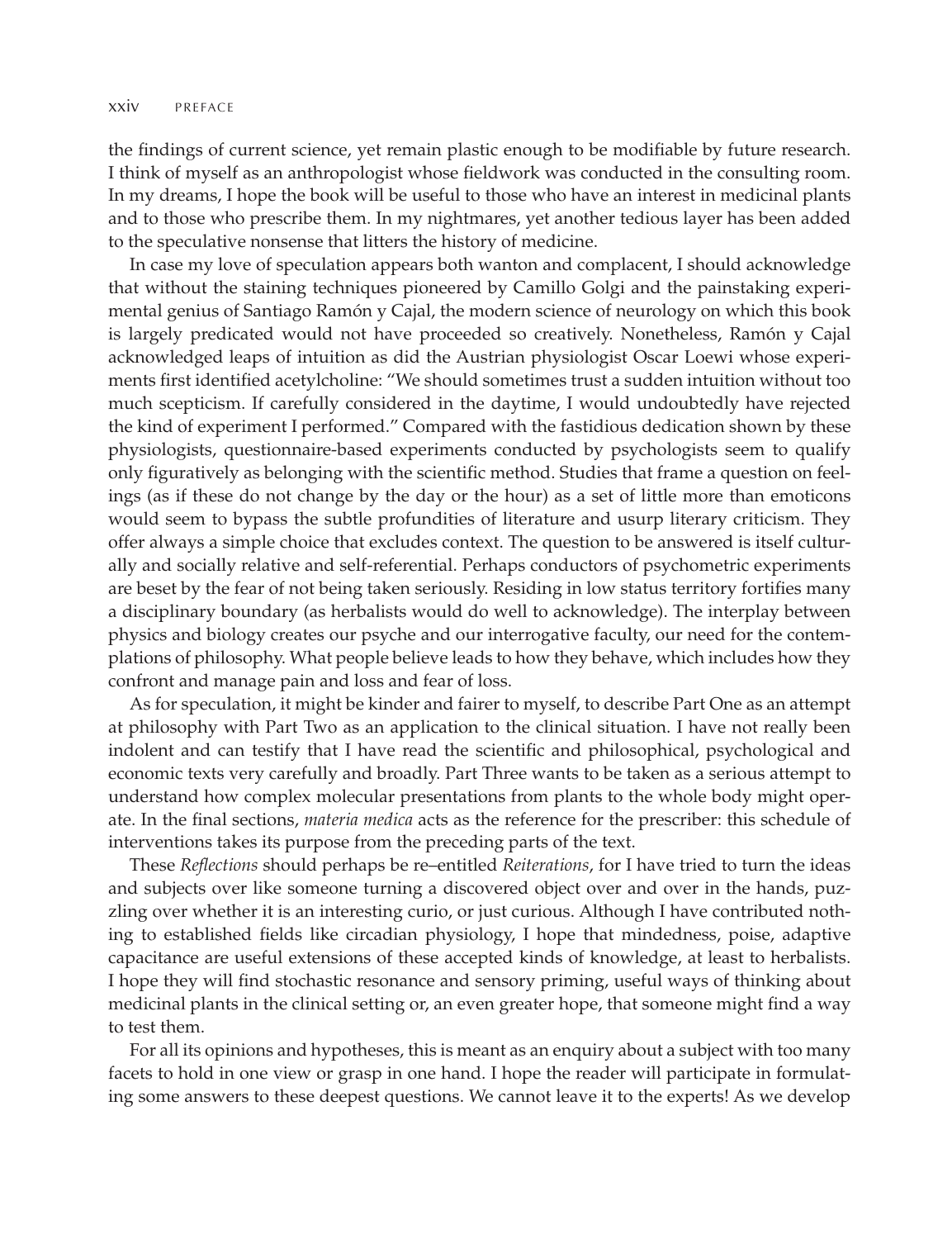in the practice of medicine, we all do well to rethink not our allegiances but the true causes of them. Herbal medicine is too pervasive in human culture and history to be examined by partial and partisan views alone. I want the contradictions and inadequacies to show through. With too much certainty we are as lost as we are with none at all. I ought to apologise for being so self–serious but in this I shall just have to hide behind the subject. Life is always the only subject and there is always too much to say.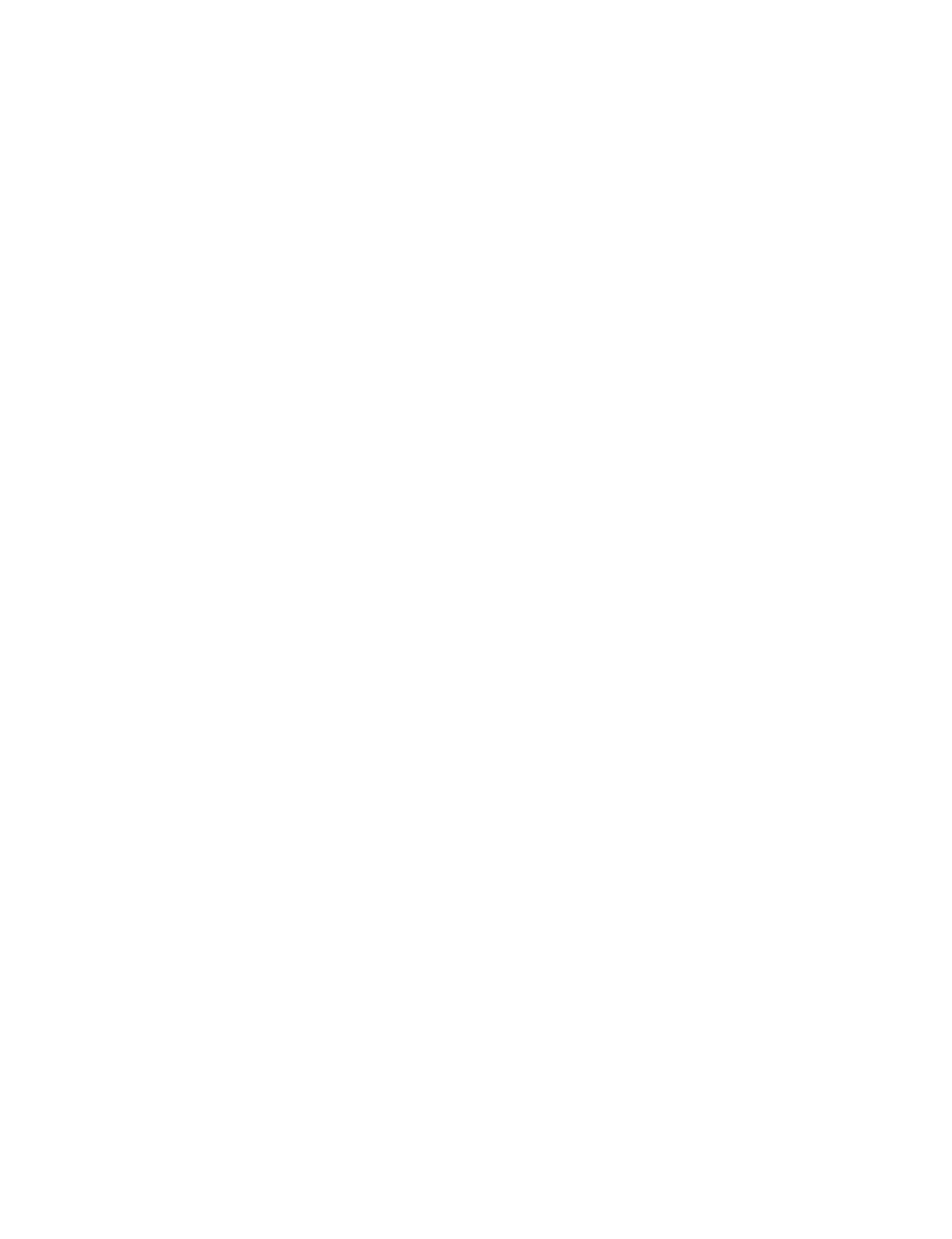## *THE ORGANISATION OF THE TEXT*

This book wants to discuss health with scant reference to disease. It formulates a number<br>of interlocking ideas that integrate circadian physiology with the transformations that<br>constitute human life. Time, ecology and the of interlocking ideas that integrate circadian physiology with the transformations that constitute human life. Time, ecology and the biology of plants are always part of the background. The book arranges this discussion in three interrelated parts.

Part One elaborates this integrative model of health, linking circadian biology with the psychosocial human being and takes knowledge, information and data from various disciplines. For the phytotherapeutic perspective it draws heavily upon the theoretical and clinical work of Drs Duraffourd and Lapraz. These French clinicians have demonstrated the advantages of directing medicinal plants towards the different parts of the hormonal system and of the autonomic nervous system. They have developed and modernised the theory of terrain, primarily a relativistic analysis of these neuroendocrine processes and show how medicinal plants hold much more promise when used to modify these relations than as alternatives to pharmaceutical drugs. I follow them in using plants as *alteratives* (to use an old term in a new way) rather than as weak drugs. Their work has been developed further, and collaboratively, by Dr Kamyar Hedayat. The considerable input from doctors in other nations is fully acknowledged elsewhere.<sup>1</sup>

Part Two is aimed towards the student acquiring knowledge and developing the skills to practise medicine as well as to the newly qualified herbal practitioner. The approach focuses on the physical presentation of the patient and her or his extended milieu taken from a detailed narrative. It makes little mention of ailments and disease yet attempts to formulate a clinical approach that favours the development of a broader understanding than the knowledge gleaned

<sup>1</sup> In *La Médicine Personnalisée*, Lapraz & de Clermont–Tonnerre, translated into English by Julian Barker. Published by Aeon Books.